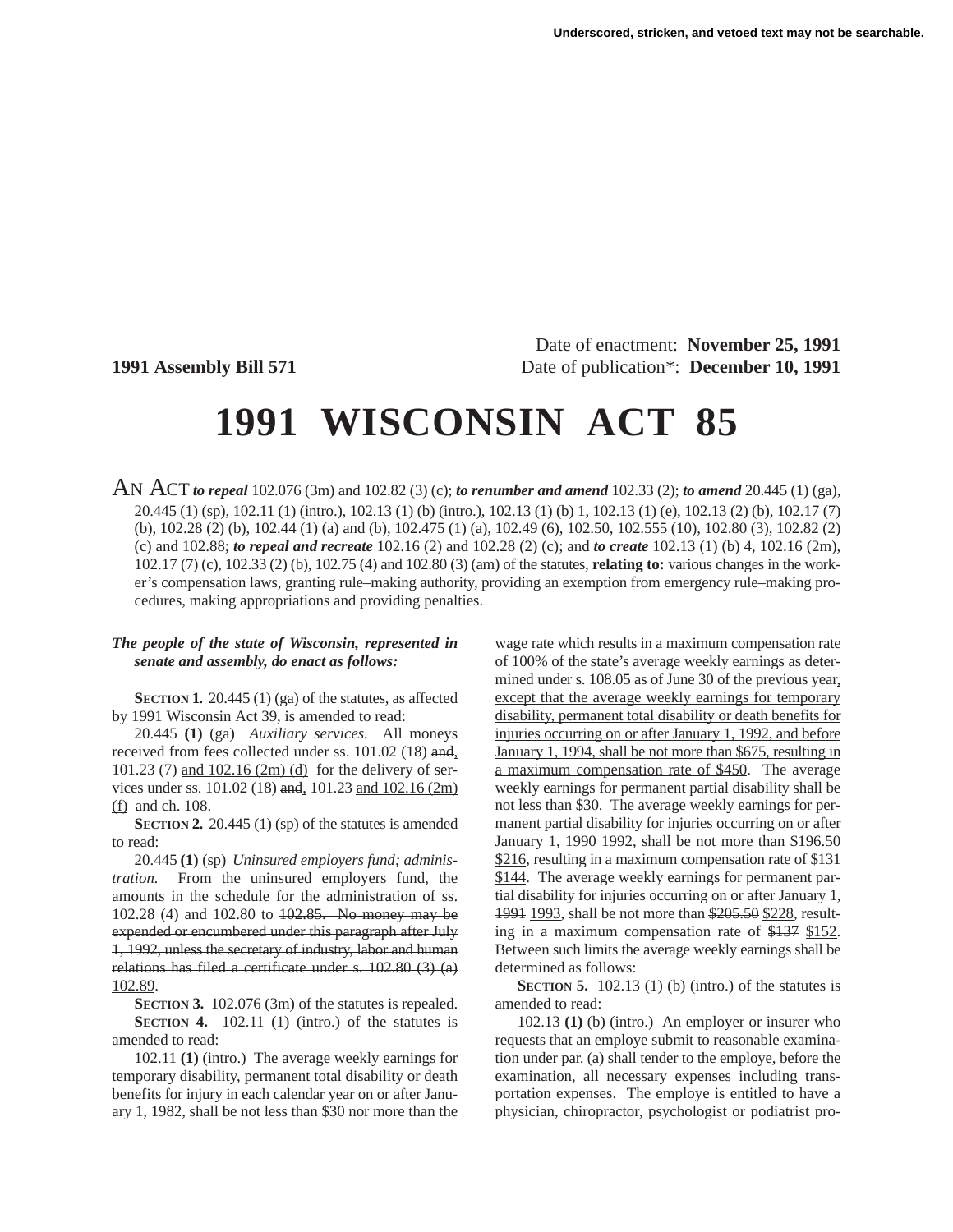vided by himself or herself present at the examination and to request and receive a copy of all reports of the examination that are prepared by the examining physician, chiropractor, psychologist or podiatrist. The employer's or insurer's written request for examination shall notify the employe of all of the following:

**SECTION 6.** 102.13 (1) (b) 1. of the statutes is amended to read:

102.13 **(1)** (b) 1. The proposed date, time and place of the examination and the identity and area of specialization of the examining physician, chiropractor, psychologist or podiatrist.

**SECTION 7.** 102.13 (1) (b) 4. of the statutes is created to read:

102.13 **(1)** (b) 4. The employe's right to request and receive a copy of all reports of the examination that are prepared by the examining physician, chiropractor, psychologist or podiatrist.

**SECTION 8.** 102.13 (1) (e) of the statutes is amended to read:

102.13 **(1)** (e) No person may testify on the issue of the reasonableness of the fees of a licensed health care professional unless the person is licensed to practice the same health care profession as the professional whose fees are the subject of the testimony. This paragraph does not apply to the fee dispute resolution process under s. 102.16 (2).

**SECTION 9.** 102.13 (2) (b) of the statutes is amended to read:

102.13 **(2)** (b) A physician, chiropractor, podiatrist, psychologist, hospital or health service provider shall furnish a legible, certified duplicate of the written material requested under par. (a) upon payment of the greater of the actual costs of preparing the certified duplicate, not to exceed 25 the greater of 45 cents per page or \$5 \$7.50 per request, plus the actual costs of postage. Any person who refuses to provide certified duplicates of written material in the person's custody that is requested under par. (a) shall be liable for reasonable and necessary costs and, notwithstanding s. 814.04 (1), reasonable attorney fees incurred in enforcing the requester's right to the duplicates under par. (a).

**SECTION 10.** 102.16 (2) of the statutes is repealed and recreated to read:

102.16 **(2)** (a) The department has jurisdiction to resolve a dispute between a health service provider and an insurer or self–insured employer over the reasonableness of a fee charged by the health service provider for health services provided to an injured employe who claims benefits under this chapter. The department shall deny payment of a health service fee that the department determines under this subsection to be unreasonable. A health service provider and an insurer or self–insured employer that are parties to a fee dispute under this subsection are bound by the department's determination on

## – 2 – **1991 Assembly Bill 571**

the reasonableness of the disputed fee, unless that determination is set aside on judicial review under par. (f).

(b) An insurer or self–insured employer that disputes the reasonableness of a fee charged by a health service provider shall provide reasonable notice to the health service provider that the fee is being disputed. After receiving reasonable notice that a health service fee is being disputed, a health service provider may not collect the disputed fee from, or bring an action for collection of the disputed fee against, the employe who received the services for which the fee was charged.

(c) After a fee dispute is submitted to the department, the insurer or self–insured employer that is a party to the dispute shall provide to the department information on that fee and information on fees charged by other health service providers for comparable services. The insurer or self–insured employer shall obtain the information on comparable fees from a data base that is certified by the department under par. (h). Except as provided in par. (e), if the insurer or self–insured employer does not provide the information required under this paragraph, the department shall determine that the disputed fee is reasonable and order that it be paid. If the insurer or self–insured employer provides the information required under this paragraph, the department shall use that information to determine the reasonableness of the disputed fee.

(d) For fee disputes that are submitted to the department before July 1, 1994, the department shall analyze the information provided to the department under par. (c) according to the criteria provided in this paragraph to determine the reasonableness of the disputed fee. The department shall determine that a disputed fee is reasonable and order that the disputed fee be paid if that fee is at or below the mean fee for the health service procedure for which the disputed fee was charged, plus 1.5 standard deviations from that mean, as shown by data from a data base that is certified by the department under par. (h). The department shall determine that a disputed fee is unreasonable and order that a reasonable fee be paid if the disputed fee is above the mean fee for the health service procedure for which the disputed fee was charged, plus 1.5 standard deviations from that mean, as shown by data from a data base that is certified by the department under par. (h), unless the health service provider proves to the satisfaction of the department that a higher fee is justified because the service provided in the disputed case was more difficult or more complicated to provide than in the usual case.

(e) If an insurer or self–insured employer that disputes the reasonableness of a fee charged by a health service provider cannot provide information, from a data base that is certified by the department under par. (h), on fees charged by other health service providers for comparable services because no department–certified data base is able to provide accurate information for the health ser-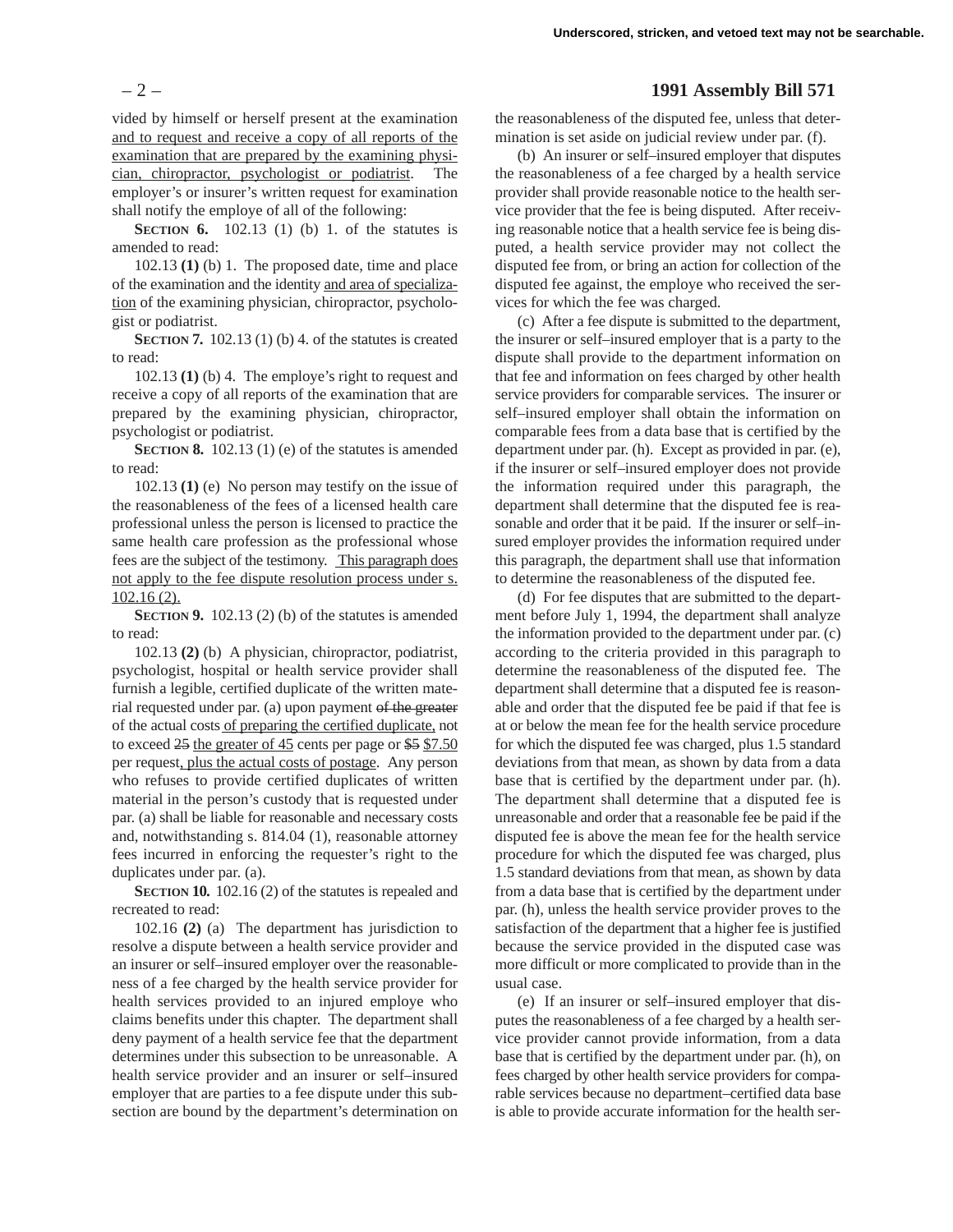### **1991 Assembly Bill 571** – 3 –

vice procedure at issue, the department may use any other information that the department considers to be reliable and relevant to the disputed fee to determine the reasonableness of the disputed fee.

(f) A health service provider, insurer or self–insured employer that is aggrieved by a determination of the department under this subsection may seek judicial review of that determination in the same manner that compensation claims are reviewed under s. 102.23.

(g) Section 102.13 (1) (e) does not apply to the fee dispute resolution process under this subsection.

(h) The department shall promulgate rules establishing procedures and requirements for the fee dispute resolution process under this subsection, including rules specifying the standards that health service fee data bases must meet for certification under this paragraph. Using those standards, the department shall certify data bases of the health service fees that various health service providers charge.

**SECTION 11.** 102.16 (2m) of the statutes is created to read:

102.16 **(2m)** (a) The department has jurisdiction to resolve a dispute between a health service provider and an insurer or self–insured employer over the necessity of treatment provided for an injured employe who claims benefits under this chapter. The department shall deny payment for any treatment that the department determines under this subsection to be unnecessary. A health service provider and an insurer or self–insured employer that are parties to a dispute under this subsection over the necessity of treatment are bound by the department's determination on the necessity of that treatment, unless that determination is set aside on judicial review under par. (e).

(b) An insurer or self–insured employer that disputes the necessity of treatment provided by a health service provider shall provide reasonable notice to the health service provider that the necessity of that treatment is being disputed. After receiving reasonable notice that the necessity of treatment is being disputed, a health service provider may not collect a fee for that disputed treatment from, or bring an action for collection of the fee for that disputed treatment against, the employe who received the treatment.

(c) Before determining the necessity of treatment provided for an injured employe who claims benefits under this chapter, the department shall obtain a written opinion on the necessity of the treatment in dispute from an expert selected by the department. To qualify as an expert, a person must be licensed to practice the same health care profession as the individual health service provider whose treatment is under review and must either be performing services for an impartial health care services review organization or be a member of an independent panel of experts established by the department under par. (f). The department shall adopt the written opinion of the expert as the department's determination on the issues covered in the written opinion, unless the health service provider or the insurer or self–insured employer present clear and convincing written evidence that the expert's opinion is in error.

(d) The department may charge a party to a dispute over the necessity of treatment provided for an injured employe who claims benefits under this chapter for the full cost of obtaining the written opinion of the expert under par. (c). The department shall charge the insurer or self–insured employer for the full cost of obtaining the written opinion of the expert for the first dispute that a particular individual health service provider is involved in, unless the department determines that the individual health service provider's position in the dispute is frivolous or based on fraudulent representations. In a subsequent dispute involving the same individual health service provider, the department shall charge the losing party to the dispute for the full cost of obtaining the written opinion of the expert.

(e) A health service provider, insurer or self–insured employer that is aggrieved by a determination of the department under this subsection may seek judicial review of that determination in the same manner that compensation claims are reviewed under s. 102.23.

(f) The department may contract with an impartial health care services review organization to provide the expert opinions required under par. (c), or establish a panel of experts to provide those opinions, or both. If the department establishes a panel of experts to provide the expert opinions required under par. (c), the department may pay the members of that panel a reasonable fee, plus actual and necessary expenses, for their services.

(g) The department shall promulgate rules establishing procedures and requirements for the necessity of treatment dispute resolution process under this subsection, including rules setting the fees under par. (f).

**SECTION 12.** 102.17 (7) (b) of the statutes is amended to read:

102.17 **(7)** (b) The Except as provided in par. (c), the department may not receive in shall exclude from evidence testimony or verified reports from expert witnesses under par. (a) offered by the party that raises the issue of loss of earning capacity if the that party offering the testimony or reports failed to notify the department and the other parties of interest, at least 60 days before the date of the hearing, of the party's intent to provide the testimony or reports and of the names of the expert witnesses involved. Except as provided in par. (c), the department shall exclude from evidence testimony or verified reports from expert witnesses under par. (a) offered by a party of interest in response to the party that raises the issue of loss of earning capacity if the responding party failed to notify the department and the other parties of interest, at least 45 days before the date of the hear-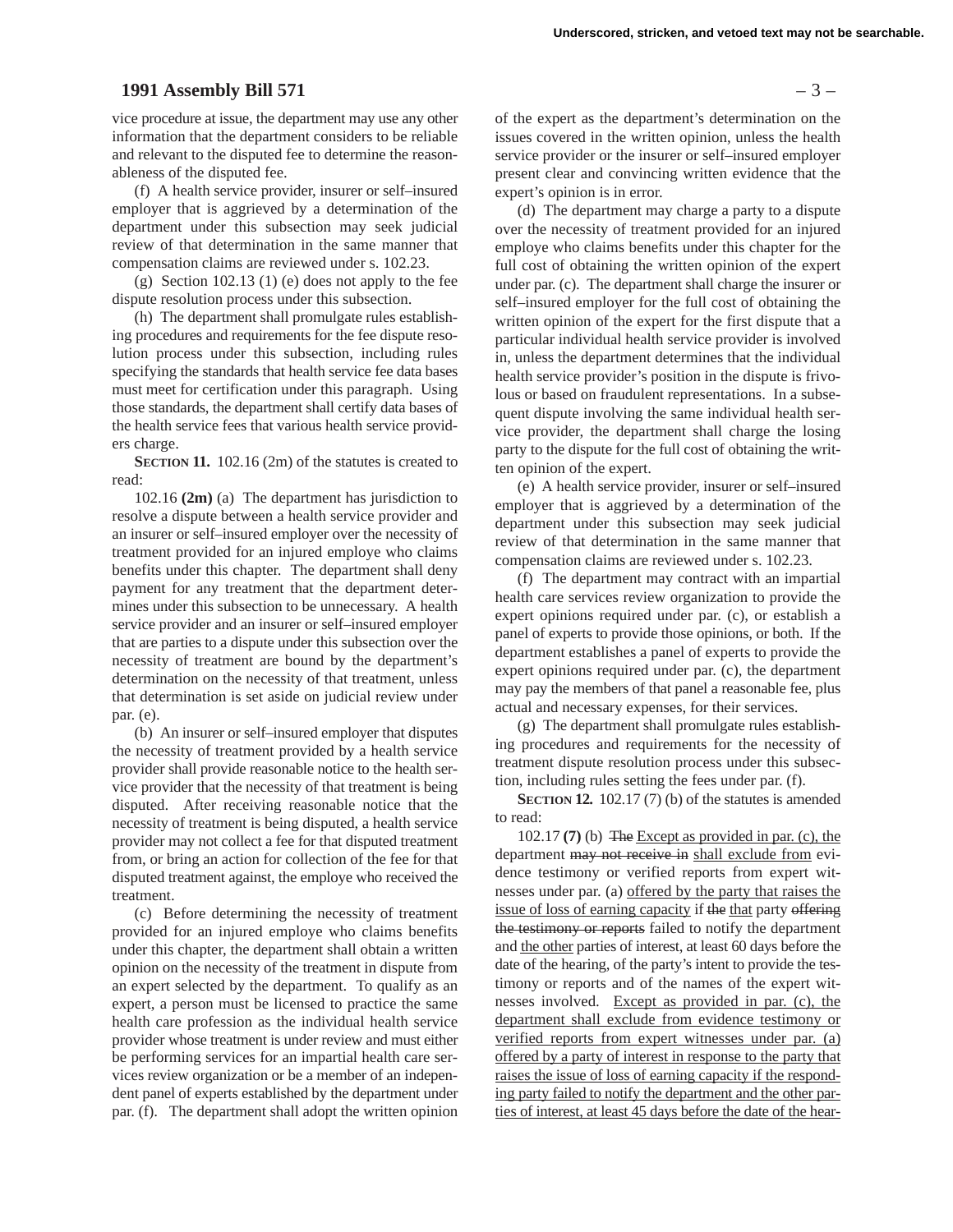ing, of the party's intent to provide the testimony or reports and of the names of the expert witnesses involved.

**SECTION 13.** 102.17 (7) (c) of the statutes is created to read:

102.17 **(7)** (c) Notwithstanding the notice deadlines provided in par. (b), the department may receive in evidence testimony or verified reports from expert witnesses under par. (a) when the applicable notice deadline under par. (b) is not met if good cause is shown for the delay in providing the notice required under par. (b) and if no party is prejudiced by the delay.

**SECTION 14.** 102.28 (2) (b) of the statutes is amended to read:

102.28 **(2)** (b) *Exemption from duty to insure.* The department may grant a written order of exemption to an employer who shows its financial ability to pay the amount of compensation, agrees to report faithfully all compensable injuries and agrees to comply with this chapter and the rules of the department. The department may condition the granting of an exemption upon the employer's furnishing of satisfactory security to guarantee payment of all claims under compensation. The department may require that bonds or other personal guarantees be enforceable against sureties in the same manner as an award may be enforced. The department may from time to time require proof of financial ability of the employer to pay compensation. Any exemption shall be void if the application for it contains a financial statement which is false in any material respect. An employer who files an application containing a false financial statement remains subject to par. (a). The department may promulgate rules establishing an amount to be charged as an initial application fee and an amount to be charged as a renewal application fee to employers applying for exemption under this paragraph.

**SECTION 15.** 102.28 (2) (c) of the statutes is repealed and recreated to read:

102.28 **(2)** (c) *Revocation of exemption.* The department, after seeking the advice of the self–insurers council, may revoke an exemption granted to an employer under par. (b), upon giving the employer 10 days' written notice, if the department finds that the employer's financial condition is inadequate to pay its employes' claims for compensation, that the employer has received an excessive number of claims for compensation or that the employer has failed to discharge faithfully its obligations according to the agreement contained in the application for exemption. The employer may, within 10 days after receipt of the notice of revocation, request in writing a review of the revocation by the secretary or the secretary's designee and the secretary or the secretary's designee shall review the revocation within 30 days after receipt of the request for review. If the employer is aggrieved by the determination of the secretary or the secretary's designee, the employer may, within 10 days after receipt of notice of that determination, request a

## – 4 – **1991 Assembly Bill 571**

hearing under s. 102.17. If the secretary or the secretary's designee determines that the employer's exemption should be revoked, the employer shall obtain insurance coverage as required under par. (a) immediately upon receipt of notice of that determination and, notwithstanding the pendency of proceedings under ss. 102.17 to 102.25, shall keep that coverage in force until another exemption under par. (b) is granted.

**SECTION 16.** 102.33 (2) of the statutes is renumbered 102.33 (2) (a) and amended to read:

102.33 **(2)** (a) The Except as provided in par. (b), the records of the department related to the administration of this chapter are not subject to inspection and copying under s.  $19.35$  (1), except as provided by the department by rule.

**SECTION 17.** 102.33 (2) (b) of the statutes is created to read:

102.33 **(2)** (b) Notwithstanding par. (a), a record maintained by the department that reveals the identity of an employe who claims worker's compensation benefits, the nature of the employe's claimed injury, the employe's past or present medical condition, the extent of the employe's disability, the amount, type or duration of benefits paid to the employe or any financial information provided to the department by a self–insured employer or by an applicant for exemption under s. 102.28 (2) (b) is confidential and not open to public inspection or copying under s. 19.35 (1). The department may deny a request made under s. 19.35 (1) to inspect and copy a record that is confidential under this paragraph, unless one of the following applies:

1. The requester is the employe who is the subject of the record or an attorney or authorized agent of that employe. An attorney or authorized agent of an employe who is the subject of a record shall provide a written authorization for inspection and copying from the employe if requested by the department.

2. The record that is requested contains confidential information concerning a worker's compensation claim and the requester is an insurance carrier or employer that is a party to the claim or an attorney or authorized agent of that insurance carrier or employer. An attorney or authorized agent of an insurance carrier or employer that is a party to an employe's worker's compensation claim shall provide a written authorization for inspection and copying from the insurance carrier or employer if requested by the department.

3. The record that is requested contains financial information provided by a self–insured employer or by an applicant for exemption under s. 102.28 (2) (b) and the requester is the self–insured employer or applicant for exemption or an attorney or authorized agent of the self– insured employer or applicant for exemption. An attorney or authorized agent of the self–insured employer or of the applicant for exemption shall provide a written authorization for inspection and copying from the self–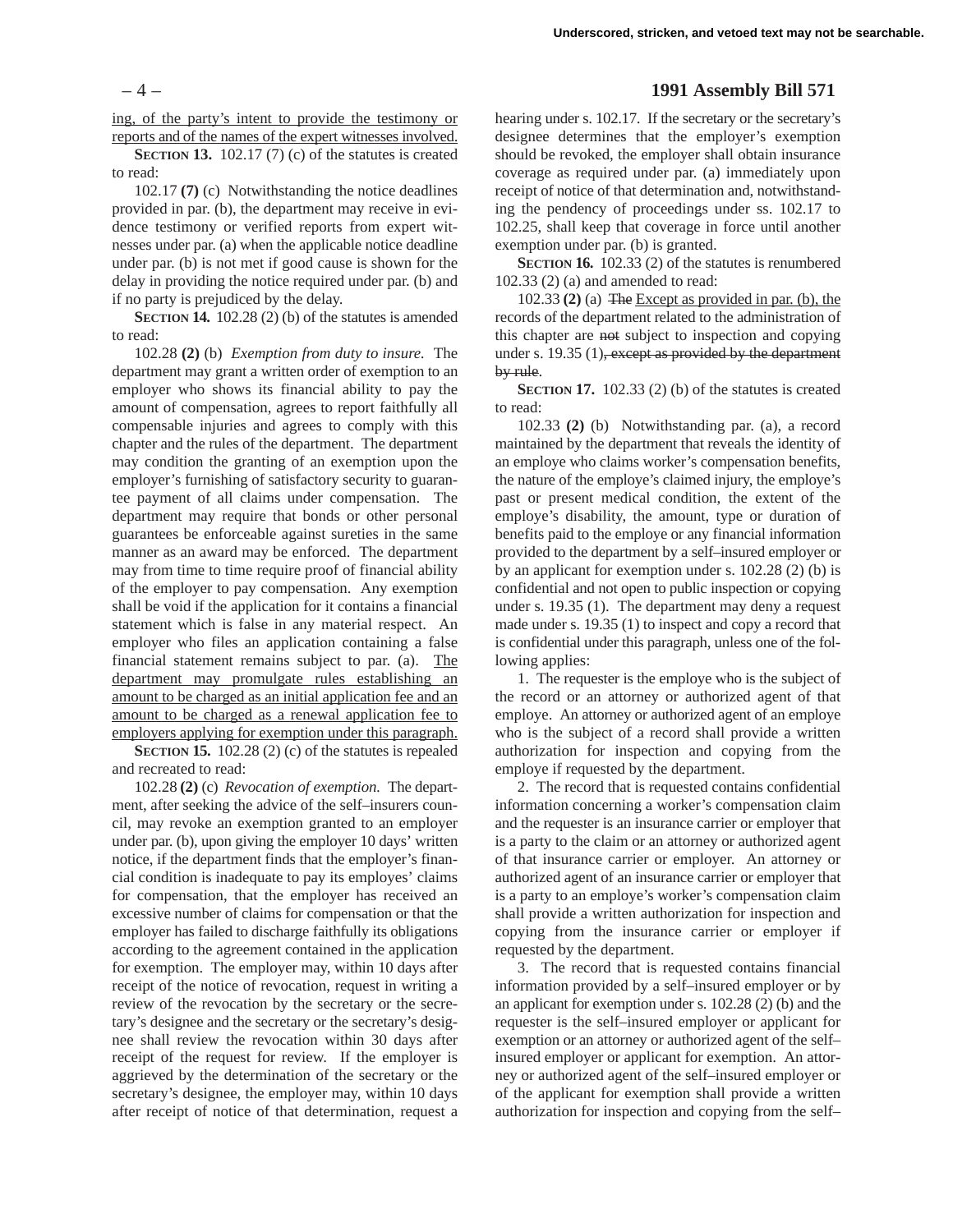#### **1991 Assembly Bill 571** – 5 –

insured employer or applicant for exemption if requested by the department.

**SECTION 18.** 102.44 (1) (a) and (b) of the statutes are amended to read:

102.44 **(1)** (a) If such employe is receiving the maximum weekly benefits in effect at the time of the injury, the supplemental benefit shall be an amount which, when added to the regular benefit established for the case, shall equal the maximum weekly benefit in effect for a totally disabled employe whose injury occurred on January 1, 1972 \$125.

(b) If such employe is receiving a weekly benefit which is less than the maximum benefit which was in effect on the date of the injury, the supplemental benefit shall be an amount sufficient to bring the total weekly benefits to the same proportion of the maximum weekly benefit payable on January 1, 1972, \$125 as the employe's weekly benefit bears to the maximum in effect on the date of injury.

**SECTION 19.** 102.475 (1) (a) of the statutes is amended to read:

102.475 **(1)** (a) If the deceased employe is a law enforcement officer, correctional officer, fire fighter, rescue squad member, national guard member or state defense force member on state active duty as described in s. 102.07 (9) or if a deceased person is an employe or volunteer performing emergency government activities under ch. 166 during a state of emergency or a circumstance described in s. 166.04, who sustained an accidental injury while performing services growing out of and incidental to that employment or volunteer activity so that benefits are payable under s. 102.46 or 102.47 (1), the department shall voucher and pay from the appropriation under s. 20.445 (1) (aa) a sum equal to 75% of the primary death benefit as of the date of death, but not less than \$50,000 to the persons wholly dependent upon the deceased. For purposes of this subsection, dependency shall be determined under ss. 102.49 and 102.51.

**SECTION 20.** 102.49 (6) of the statutes is amended to read:

102.49 **(6)** The department may award the additional benefits payable under this section to the surviving parent of the child, to the child's guardian or to such other person, bank or trust company for the child's use as may be found best calculated to conserve the interest of the child. In the case of death of a child while benefits are still payable there shall be paid the reasonable expense for burial, not exceeding \$300 \$1,500.

**SECTION 21.** 102.50 of the statutes is amended to read:

**102.50 Burial expenses.** In all cases where death of an employe proximately results from the injury the employer or insurer shall pay the reasonable expense for burial, not exceeding \$1,500 \$4,000.

**SECTION 22.** 102.555 (10) of the statutes is amended to read:

102.555 **(10)** No compensation may be paid for tinnitus unless a hearing test demonstrates a compensable hearing loss other than tinnitus. For injuries occurring on or after January 1, 1992, no compensation may be paid for tinnitus.

**SECTION 23.** 102.75 (4) of the statutes is created to read:

102.75 **(4)** From the appropriation under s. 20.445 (1) (ha), the department shall allocate the amounts that it collects in application fees from employers applying for exemption under s. 102.28 (2) to fund the activities of the department under s.  $102.28$  (2) (b) and (c).

**SECTION 24.** 102.80 (3) of the statutes is amended to read:

102.80 **(3)** (a) If the cash balance in the uninsured employers fund equals or exceeds \$3,000,000 before July 1, 1992 1994, the secretary shall consult the council on worker's compensation within 45 days after the cash balance equals or exceeds \$3,000,000. The secretary may file with the secretary of administration, within 15 days after consulting the council on worker's compensation, a certificate attesting that the cash balance equals or exceeds \$3,000,000.

(b) If the secretary does not file the certificate under par. (a) before August 15, 1992 1994, the department may expend the moneys in the uninsured employers fund shall cease to exist and the balance in the uninsured employers fund shall be transferred to the work injury supplemental benefit fund created under s. 102.65 only to administer ss. 102.28 (4) and 102.80 to 102.89.

**SECTION 25.** 102.80 (3) (am) of the statutes is created to read:

102.80 **(3)** (am) If the secretary files the certificate under par. (a) before August 15, 1994, the department may expend the moneys in the uninsured employers fund to make payments under s. 102.81 (1) to employes of uninsured employers and to administer ss. 102.28 (4) and 102.80 to 102.89.

**SECTION 26.** 102.82 (2) (c) of the statutes is amended to read:

102.82 **(2)** (c) The department of justice or, if the department of justice consents, the department of industry, labor and human relations may bring an action in circuit court to recover payments and interest owed to the department of industry, labor and human relations under this section.

**SECTION 27.** 102.82 (3) (c) of the statutes is repealed. **SECTION 28.** 102.88 of the statutes is amended to read:

**102.88 Penalties; repeaters. (1)** When a person is convicted of any violation of this chapter or of any department rule or order, and it is alleged in the indictment, information or complaint, and proved or admitted on trial or ascertained by the court after conviction that the person was previously subjected to a fine or forfeiture within a period of 5 years under s. 102.85, the person may